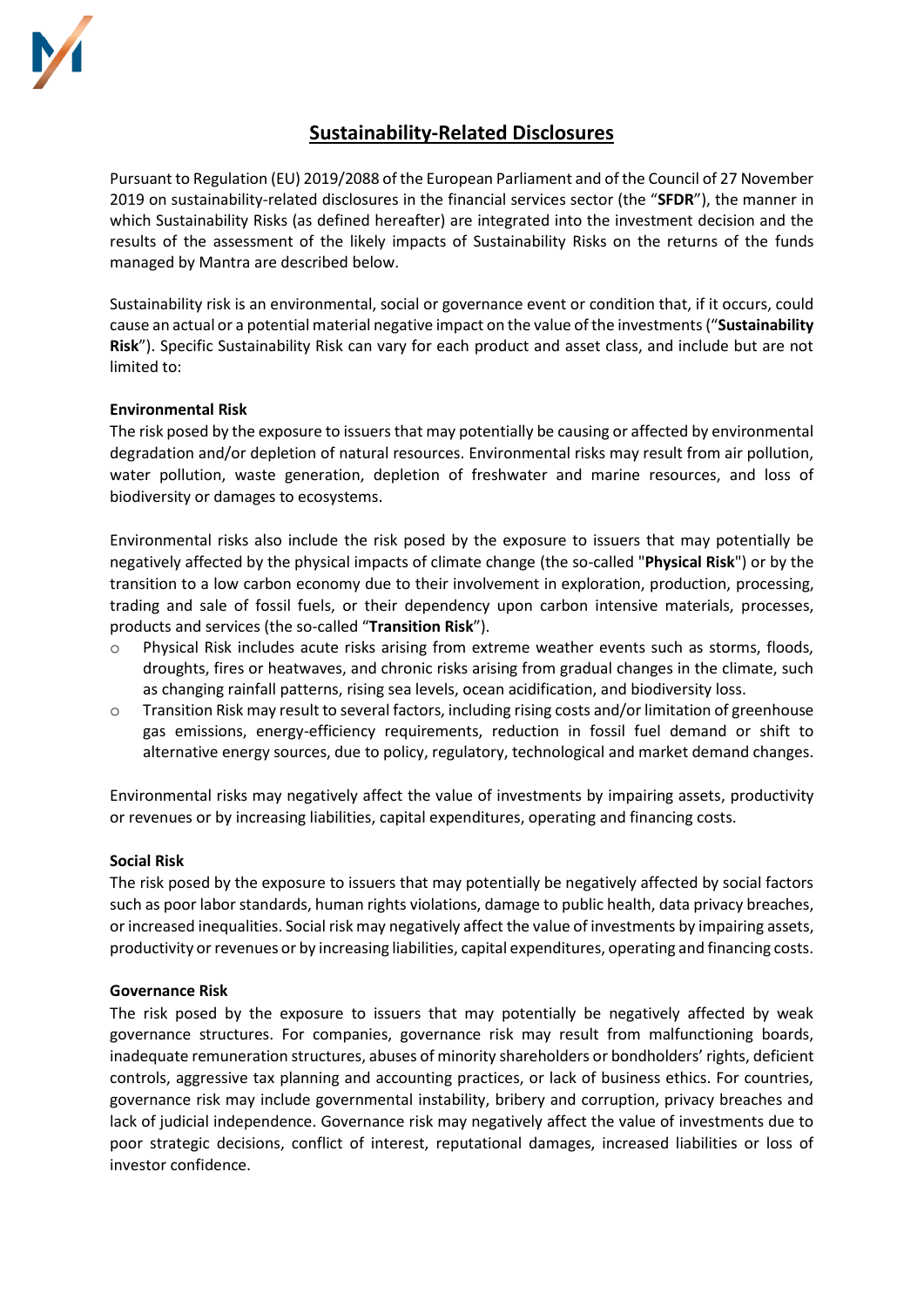

# *(a) Transparency on the integration of Sustainability Risks*

Mantra integrates Sustainability Risks in its investment decision-making and risk monitoring to the extent that they represent potential or actual material risks and/or opportunities to maximizing the long-term risk-adjusted returns. The integration of Sustainability Risks is reflected in Mantra's environmental, social and governance policy (respectively, the "ESG" and the "ESG Policy"), available below:

The impacts following the occurrence of a Sustainability Risk may be numerous and vary depending on the specific risk, region and asset class in which the underlying funds made their investments. In general, where a Sustainability Risk occurs in respect of an asset, there may be a negative impact on, or entire loss of, its value.

The funds managed by Mantra may therefore be exposed to some Sustainability Risks, which will differ depending on the type of investment made by the underlying funds. In particular, some companies, markets and sectors will have greater exposure to Sustainability Risks than others.

# *(b) Transparency of adverse sustainability impact*

Mantra considers the principal adverse impacts, being those impacts on investment decisions that result in negative effects on Sustainability Factors (as defined below) and has put in place due diligence policies with respect to those impacts.

Although information is not always readily available for all of the sustainability indicators at this stage, Mantra is already considering the principal adverse impacts of investment decisions on Sustainability Factors indirectly by integrating ESG criteria into its investment process, as further described in Mantra's ESG Policy, available below.

"**Sustainability Factors**" are defined as environmental, social and employee matters, respect for human rights, anti‐corruption and anti‐bribery matters.

Information on principal adverse impacts on Sustainability Factors shall also be available in the annual reports of the funds managed by Mantra, and for the first time in the annual reports of the accounting period ending on 31 December 2021.

## (c) *Transparency of remuneration policies in relation to the integration of sustainability risks*

Mantra ensures that its remuneration policy is consistent with the integration of Sustainability Risks and notably ensures that, when determining the variable remuneration of the identified staff, Mantra takes into account compliance of the relevant staff member with all its procedures and policies, including those relating to the integration of Sustainability Risks. Integration of ESG/Sustainability Risk considerations, where these are relevant and material for investment performance, are already incentivized by these existing requirements as it should be seen and used as an instrument to enhance investment performance, which would equally benefit the funds (and their investors), Mantra and its employees.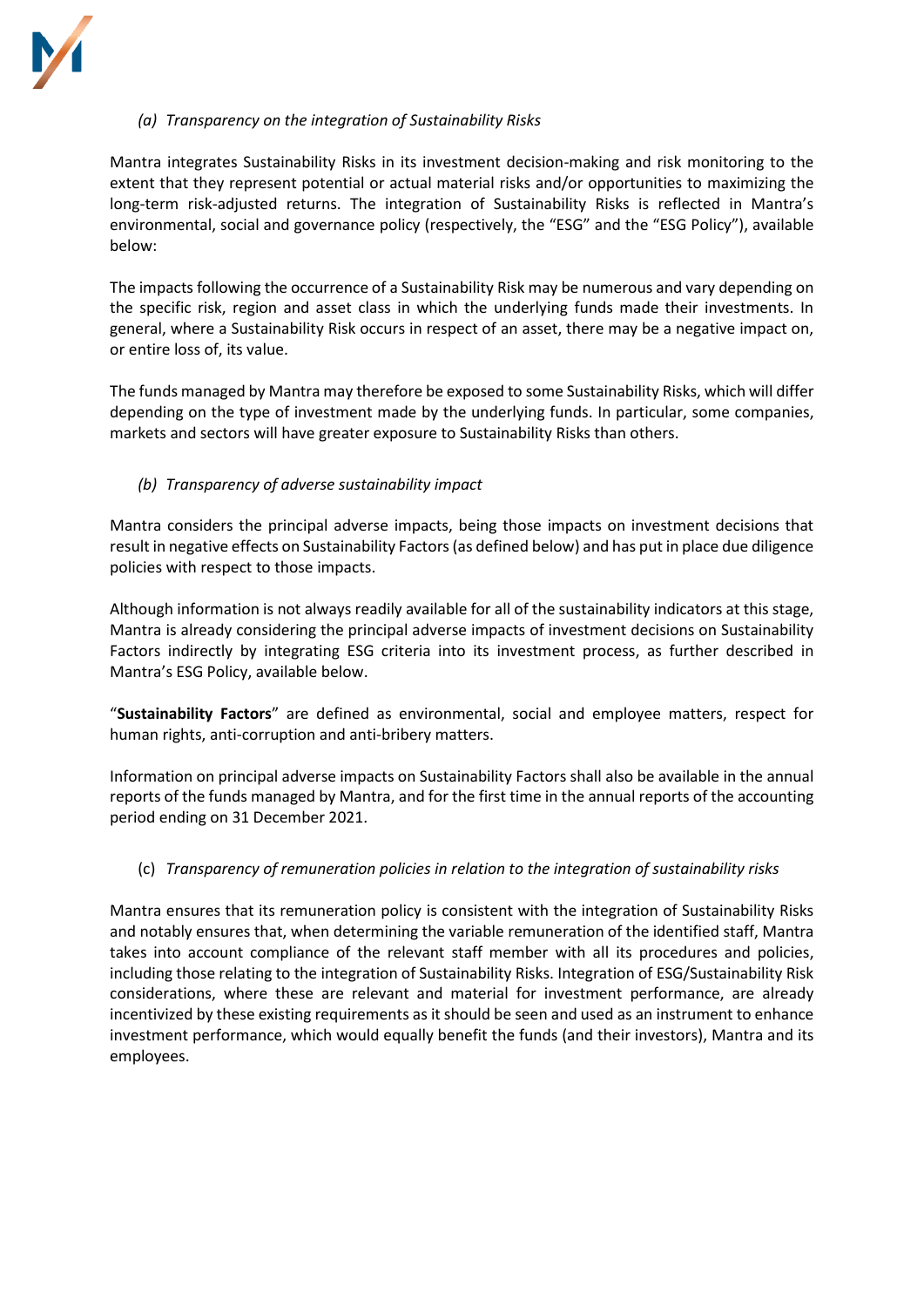

# **ESG Disclosure – ESG Policy**

When investing in underlying funds, Mantra promotes environmental or social characteristics within the meaning of Article 8 of the SFDR and integrates ESG criteria in all steps of the funds' investment process, from initial investment screening, through due diligence, portfolio monitoring, and exits.

Mantra seeks to achieve social, economic, and environmental progress through seventeen Sustainable Development Goals, being:

- no poverty
- zero hunger
- good health and well-being
- quality education
- gender equality
- clean water and sanitation
- affordable and clean energy
- decent work and economic growth
- industry innovation and infrastructure
- reduced inequalities
- sustainable cities and communities
- responsible consumption and production
- climate action
- life below water
- life on land
- peace, justice and strong institutions
- partnerships for the goals

Actions undertaken in coordination with underlying funds allow Mantra to actively work towards economic growth, job creation, industry innovation, reduction of greenhouse emissions, good health and wellbeing, quality education and gender equality.

Mantra's internal ESG process is outlined below:

# *(a) Pre-Diligence / Initial Screening – Opportunistic Inclusion*

In the initial screening process of an underlying fund, Mantra uses its best efforts to ensure that the core business of the target is not related to certain sectors/ industries, such as:

- development or manufacture or distribution of weapons of all types
- alcoholic beverages exceeding a 15% alcohol volume
- manufacturing or distribution of tobacco and related products
- gambling, internet gambling, casinos or online casinos
- fracking, horizontal drilling or ancillary support services to this industry
- culture, production or selling of marijuana
- pornography
- the manufacturing of products under inhospitable working conditions and/or contrary to child labor provisions (in the sense of an infringement of the core labor standards of the International Labor Standards on Child labor)
- manufacturing of products which are specifically designed to violate human
- dignity through denigrating and degrading representations of persons

Mantra also seeks to include the following areas in its target sector research:

• social care, communities and stakeholders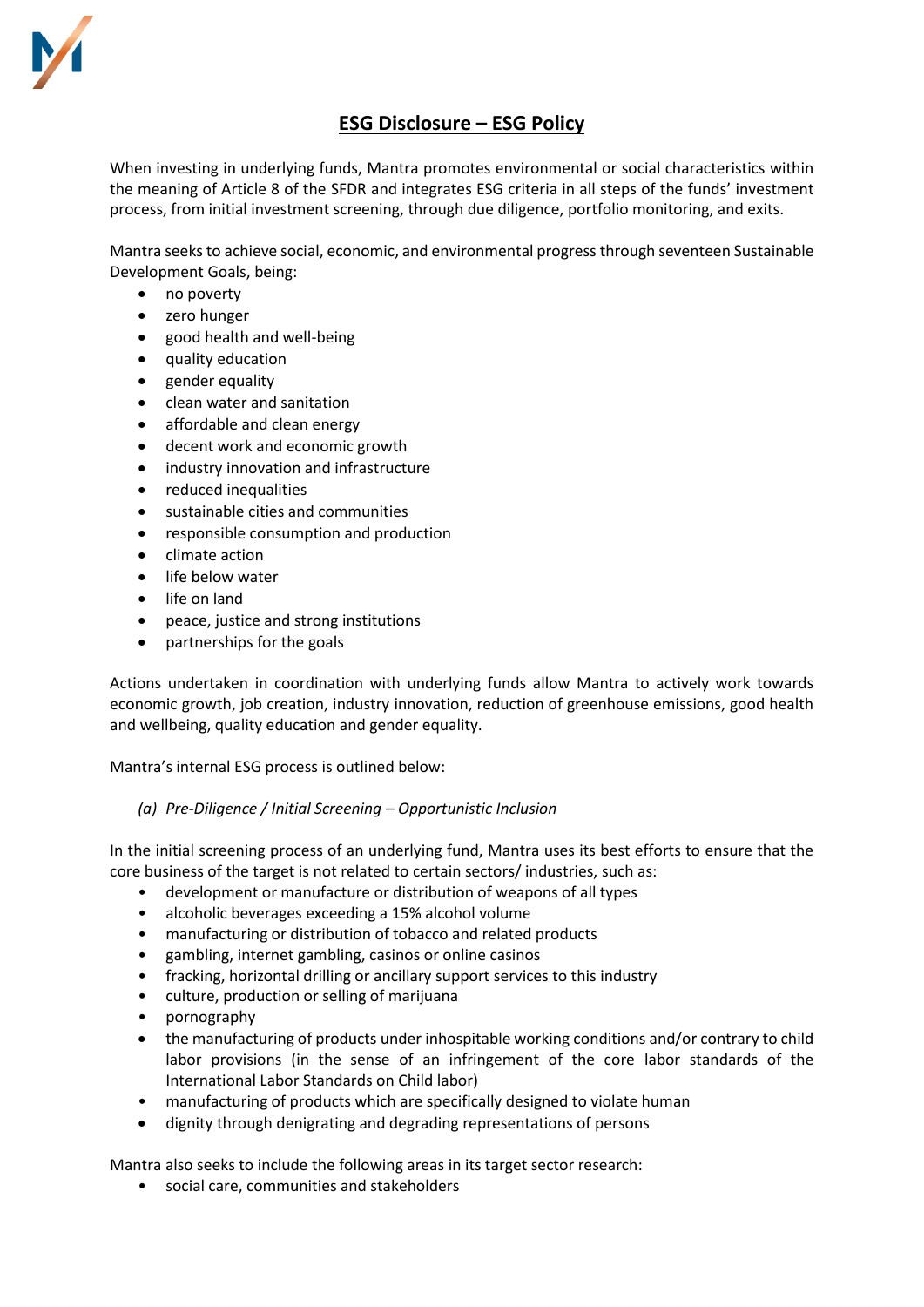

- sport and healthy lifestyle
- education and children
- elderly people
- labor intensive
- inclusion of minorities
- climate change, clean energy
- resource efficiency and recyclable materials
- biodegradable and organic products, in its target sector of research for investment

## *(b) ESG Due Diligence*

Mantra's investment team completes an ESG checklist before making an investment in an underlying fund in order to flag up any potential issues for further investigation. During the assessment of an investment opportunity, relevant ESG issues are also investigated, where necessary, through the due diligence process which includes social and corporate, environmental and strategic due diligences.

Before making an investment in an underlying fund, Mantra also uses, with respect to all funds whether with primary or secondary strategies, its best efforts to ensure that such underlying fund (or its general partner or manager, as applicable) has proper, updated ESG internal guidelines in place, focusing on:

## *Environmental*

Mantra'sinvestment team uses its best efforts to ensure that the underlying funds which face potential environmental issues have continuous improvement plans in place. Mantra promotes best in class approaches and encourages the use of environmentally friendly technologies. In addition, Mantra shall, with respect to funds with primary strategies, request that an annual energy efficiency audit be carried out where necessary, in addition to the underlying funds' self‑assessment of climate related risks and opportunities.

## *Social*

Mantra's investment team uses its best effort to ensure that the underlying funds (i) correct and improve the management of social issues in their portfolios companies with, as far as funds with primary strategies are concerned, an initial plan based on social due diligence findings and (ii) monitor social performance in their portfolio companies relative to staff turnover, employee litigations, quality of management / worker relationships, discriminatory practices of any kind, as well as health and safety standards for customers and employees.

## *Governance*

In order to implement sound value creation strategies, Mantra uses its best efforts to ensure that underlying funds have key conditions in place, such as adequate representation in the portfolio company's board of directors, top management incentives aligned with those of the shareholders and sufficient quality of operational and financial reporting.

\* \* \*

**If Mantra considers, to the best of its efforts, that a prospective underlying fund does not have adequate ESG policy, or the means or the willingness to achieve it, it will not move forward with an investment in such prospective underlying fund.**

*(c) ESG Monitoring*